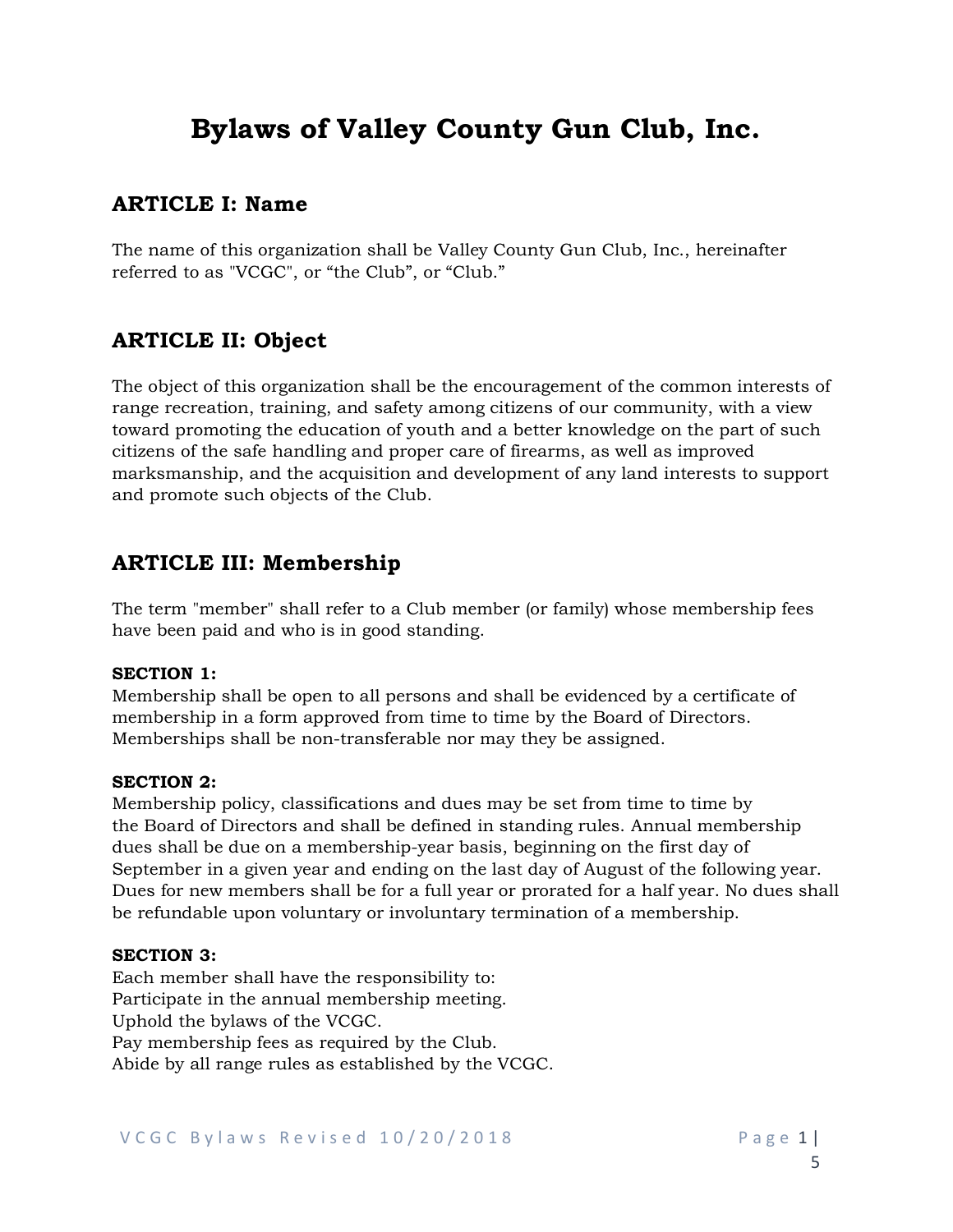#### **SECTION 4:**

A member may be expelled and his/her membership cancelled for violation of these Bylaws or for violation of any of the Rules or Regulations of the Club, or for conduct that endangers life or property or is prejudicial to the best interests of the Club. Expulsion shall occur only after the member has had a hearing before the Board or a review by at least two members of the Board, and a majority of the Board members have voted in favor of expulsion. A member expelled from the Club may not again become a member except upon written application to and approval by a majority of the Board. No member of the Board of Directors may be expelled by these procedures, but may be expelled only as provided in Article IV, Section 6 of these bylaws.

#### **SECTION 5:**

Any member may resign by notifying any Officer of the Club or the Board of his or her resignation.

### **ARTICLE IV: Directors**

#### **SECTION 1:**

The business and affairs of the Club shall be exercised, conducted and controlled by the Board of Directors, to be elected by the members at their annual meeting. The term of office for a Director shall be two years.

#### **SECTION 2:**

The Board of Directors shall have at least five members.

#### **SECTION 3:**

The Board is responsible for:

- a) Determining the purpose, objectives, policies and plans of the Club, and to ensure that these are accomplished by the Officers of the Club.
- b) Authorizing the President and other Officers to act for or on behalf of the Club in performing or delegating responsibilities.

#### **SECTION 4:**

The Board of Directors shall have the power to call meetings of the members and, when they deem necessary, to make such rules and regulations that are consistent with the laws of the State of Idaho. Only Directors and Officers have voting rights.

#### **SECTION 5:**

It shall be the duty of the Board of Directors:

- a) To cause to be kept a complete record of all meetings.
- b) To present at the regular annual meeting of the members a full financial statement showing in detail the assets and liabilities of the Club and generally the financial condition of its affairs.
- c) To provide supervision for all the acts of the Officers and Directors.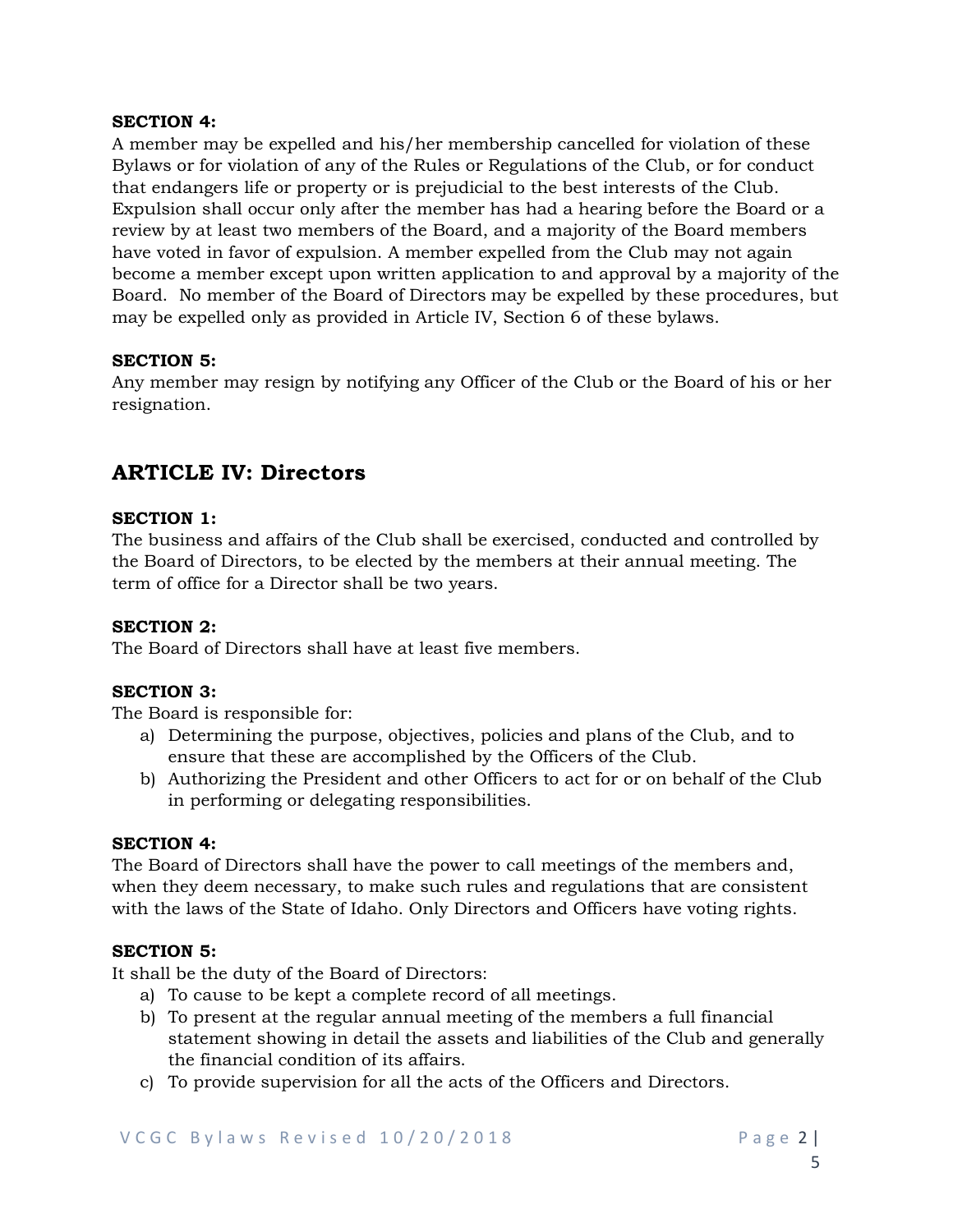#### **SECTION 6:**

(a) Any and all Directors or Officers may be removed with or without cause by a simple majority vote of the Board and Officers at an announced Board meeting. (b) Any and all Directors or Officers may be removed by a two-thirds majority secret ballot vote of the paid-up current members, attending the special meeting, at any properly called special meeting of the members for that purpose.

#### **SECTION 7:**

Vacancies in the Board of Directors shall be filled by an election of the remaining members of the Board.

### **ARTICLE V: Officers**

#### **SECTION 1:**

The Officers of the Club shall consist of a President, Vice President and Secretary/Treasurer and will be elected to office by the Board of Directors. Officers and Directors shall each have an equal vote.

#### **SECTION 2:**

#### **President**

- · Prepares agenda, convenes and conducts regular and special meetings of the Board.
- · Advises and gives council to other Officers of the Club and reviews major activities and plans with the President to provide conformity and consistency.
- · Performs duties assigned by the Board.
- · The President shall preside at all meetings of the Club.
- · He or she may appoint individuals or committees for the purpose of facilitating club business as deemed necessary.

#### **SECTION 3:**

#### **Vice President**

- · The Vice President shall perform the duties of the President in his or her absence or at the President's request.
- · He or she shall be responsible for overseeing the various operations of the various committees.

#### **SECTION 4:**

#### **Secretary/Treasurer As Secretary:**

· The Secretary shall conduct all official correspondence pertaining to the proper preparation and forwarding of all reports required of the Club.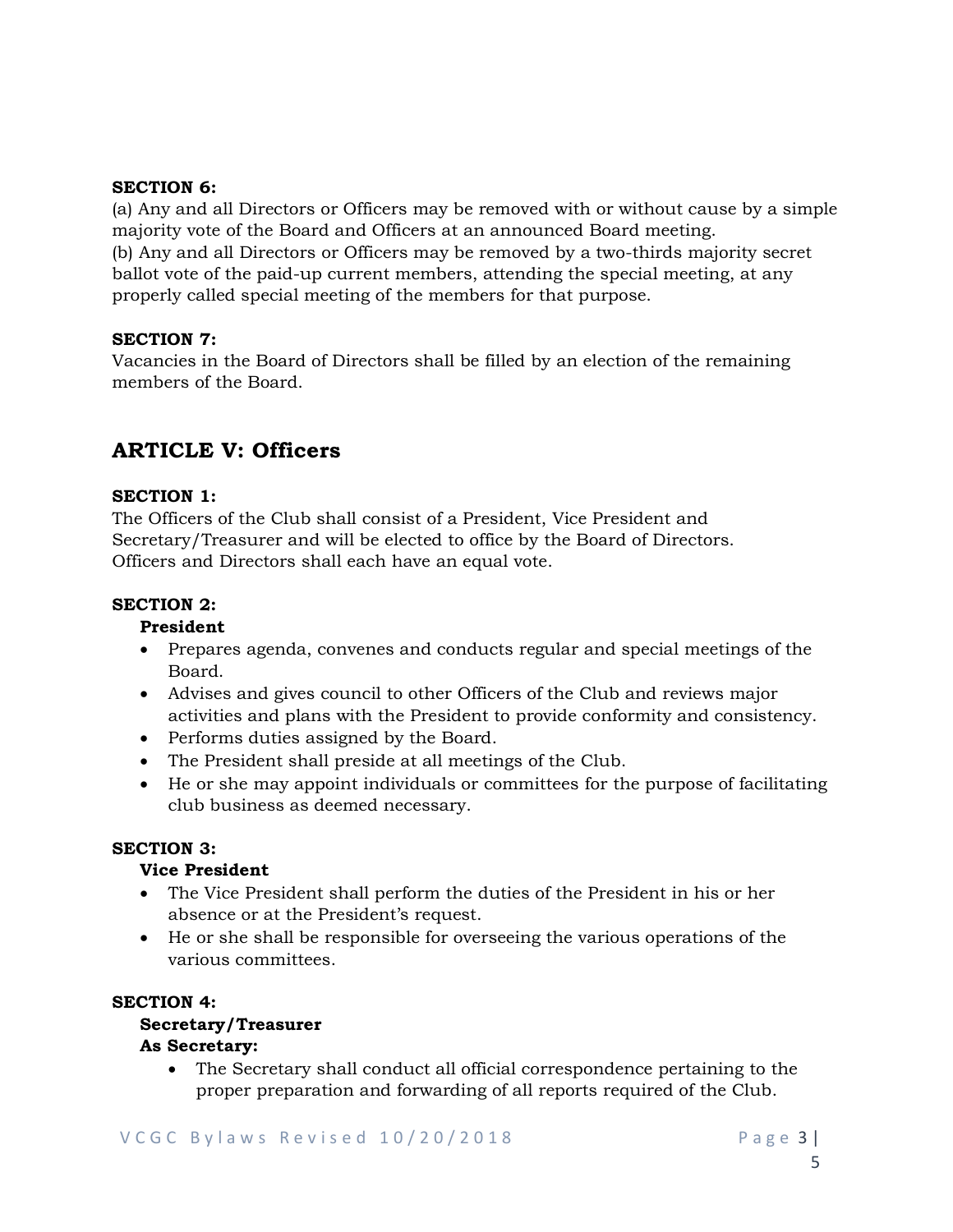- · Shall keep minutes of all meetings of the Board and of the Club's regular and special meetings and have the custody of the books and papers of the Club.
- · All application for membership in the club shall be made to the Secretary, either directly or indirectly.
- · Shall be responsible for the collection of all fees and dues.

### **As Treasurer:**

- · The Treasurer shall have charge of all funds of the club and place the same in such bank or banks as may be approved by the Board.
- · The treasurer shall keep an accurate account of all club transactions and render a detailed report at any meeting of the Board when requested and submit an annual report to the members at the annual meeting.
- · Shall keep a current list of all members in good standing.

### **ARTICLE VI: Meetings**

### **SECTION 1:**

### **Board of Directors / Officers Meetings**

A quorum to transact business of the VCGC shall consist of a majority of the Board of Directors and Officers and include at least three Board Members and two elected Officers.

### **SECTION 2:**

#### **Regular Meetings**

The Club shall meet at least quarterly with an annual meeting during the month of January which shall include election of Officers.

The members of the Club shall be informed of the date, time, and place of each meeting.

#### **Special Meetings**

A special meeting of the Club may be held at any time upon the call of the President or upon the Board.

Members shall be notified about any special meeting at least seven days prior to the meeting and the meeting shall be held within 30 days following the request for the meeting.

#### **SECTION 3:**

The Board shall determine the time, location, and agenda for all VCGC meetings including special meetings.